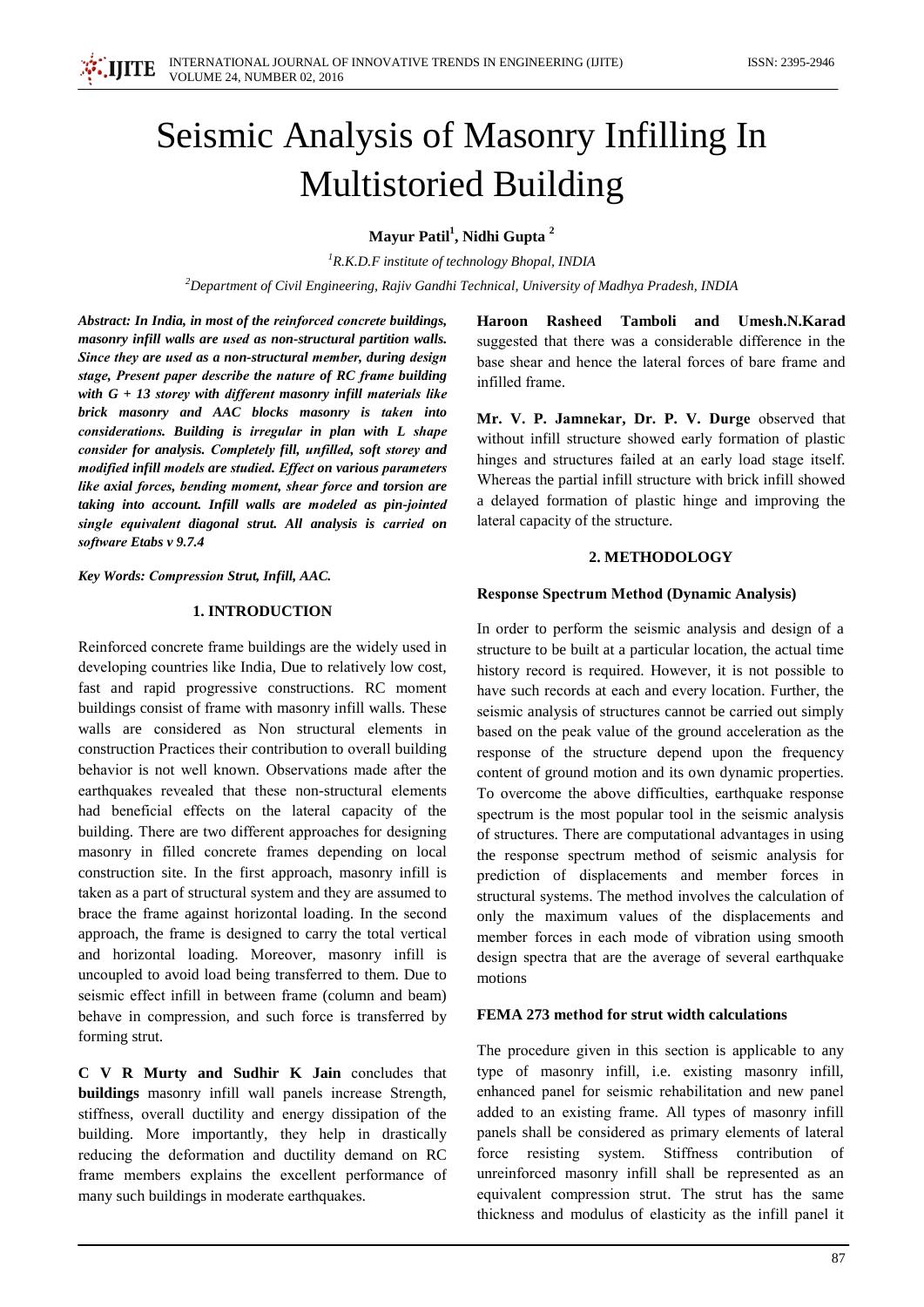represents. And the equivalent width,  $w$ , can be determined by,

$$
W = 0.175D (\lambda_1 H)^{-0.4}
$$

 $\lambda_1$ H = H [E<sub>m</sub>tSin2 /4E<sub>c</sub>I<sub>c</sub>h<sub>m</sub>]<sup>0.25</sup>

Where.

 $H =$  height of the frame.

 $\theta$  = angle made by the strut with the horizontal,

 $Ec = Young's$  modulus of column

 $Ic = Moment$  of inertia of column

Em, t and hm are the Young's modulus, thickness and height of masonry infill respectively.

# PROBLEM STATEMENT, RESULT AND **DISCUSSION**

Following data is used in the analysis of the RC frame building models

- Type of frame: Special RC moment resisting frame fixed at the base Seismic zone: III
- Number of storey: G+13  $\bullet$
- Floor height: 3. m
- Depth of Slab: 120 mm  $\bullet$
- Size of beam:  $(230 \times 450)$  mm  $\bullet$
- Size of column:  $(400 \times 600)$  mm  $\epsilon$
- Spacing between frames:  $\bullet$

5 m along X directions

3 m along Y directions

- Floor finish:  $2$  KN/m $2$
- Terrace water proofing: 1.5 KN/m2
- Materials: M 25 concrete, Fe 415 steel, Brick infill  $\bullet$ and AAC block infill
- Thickness of infill wall: 230 mm  $\epsilon$
- Density of concrete: 25 KN/m3  $\bullet$
- Density of brick infill: 18 KN/m3  $\bullet$
- Density of AAC block infill : 7 KN/m3  $\bullet$
- Poison Ratio of concrete: 0.2  $\bullet$
- Poison Ratio of brick masonry: 0.16
- $\bullet$ Poison Ratio of AAC masonry: 0.25
- Compressive strength of concrete  $5000\sqrt{25}$  = 25000 Mpa
- Compressive strength of brick masonry: 5 Mpa
- Compressive strength of AAC masonry: 4 Mpa
- Live load on floor: 3 KN/m3
- Type of soil: Medium
- Response spectra: As per IS 1893(Part-1):2002
- Damping of structure: 5 percent

# Table no 1 Length of strut in m using FEMA

| Material     |      |      | 5 M length of 4 M length of 3 M length of |
|--------------|------|------|-------------------------------------------|
|              | wall | wall | wall                                      |
| <b>Brick</b> | 1.40 | 1.13 | 0.94                                      |
| masonry      |      |      |                                           |
| AAC block    | 1.36 | 1.10 | 0.92                                      |
| masonry      |      |      |                                           |



Fig No.1 Position of column and beam



Graph no 1 Comparative study of axial force in column and beam of brick, AAC infill model in kN After that the effect of infill on the member forces were studied It was found that the infill model speculated more axial forces in column and beam.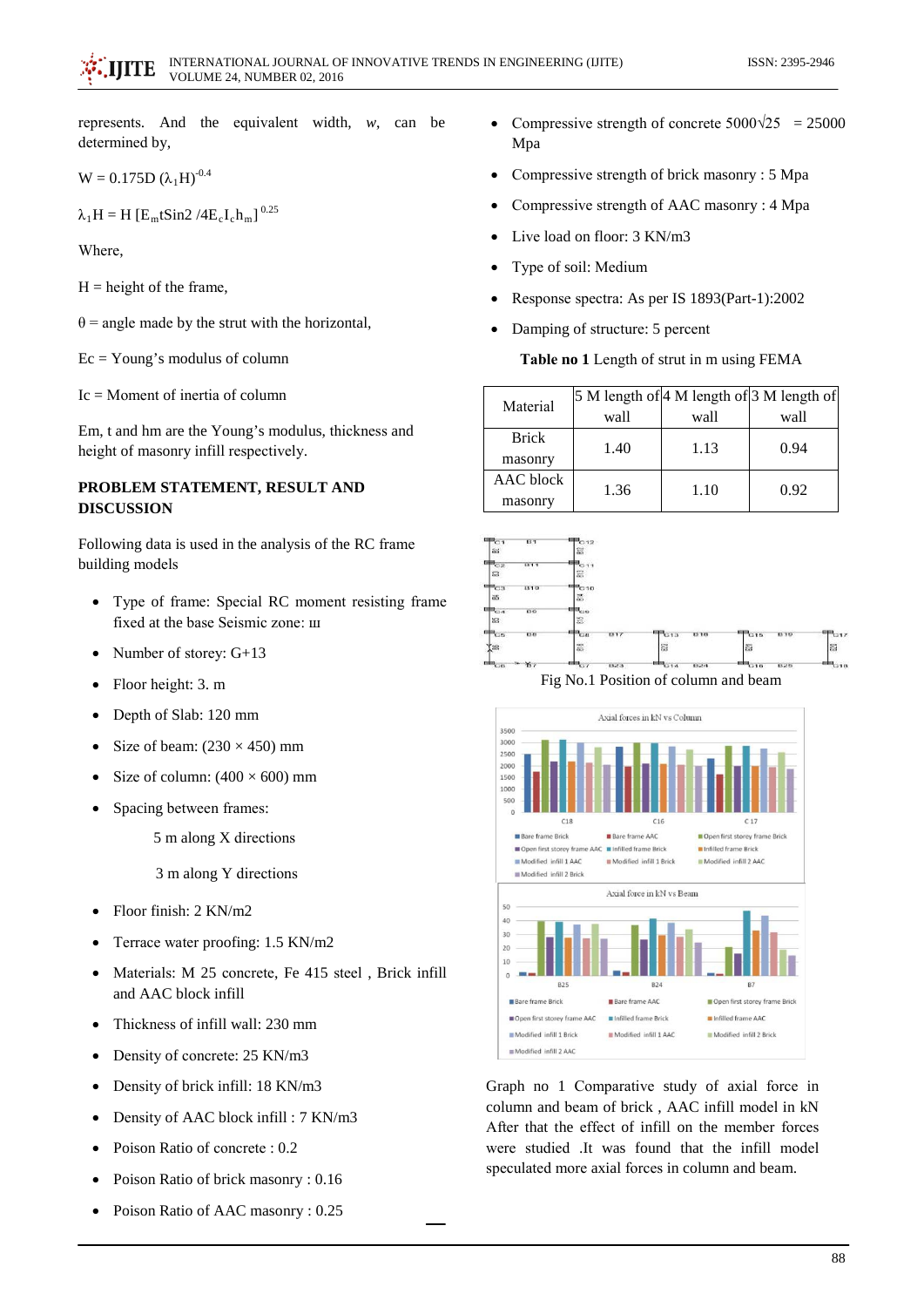

Graph no 2 Comparative study of moment in column and beam of brick, AAC infill Model in KN.m The corner and middle Columns was chosen for the bare, infill and Modified infill frame of Brick and AAC Model and it was found that the intro Duct ion of infill causes the reduction in Bending moment. Also BM of AAC infill Was much less than brick infill.



Graph no 3 Comparative study of shear force in column and beam of brick, AAC infill model in KN Introduction of Masonry infill in RC frames changes the lateral-load transfer mechanism of The structure from predominant frame action to predominant truss action it was found that the introduction of infill causes the reduction in shear force. Also SF of AAC infill was much less than brick infill.



Graph no 4 Comparative studies of torsion in column and beam of brick, AAC infill model in kN.m it was found that the introduction of infill causes the reduction in tensional moment

# **CONCLUSION**

Primary frame action of a moment resisting frame is converted to the primary truss action due to the introduction of the infill leading to the increased axial forces in column in infill frame model. The response of the structure in terms of bending moments and shear forces is greatly enhanced by the introduction of the infill. Both bending moment and shear force in beams and columns are reduced appreciably due to masonry infill. As the force in member is reduced steel required is also reduced ultimately affect construction cost.

# **REFERENCES**

- [1] Agarwal Pankaj and Shrikhande Manish, "Earthquake resistant design of structures", Prentice Hall of India Private Limited
- [2] ETABS nonlinear Version 9.7.4 Extended 3D analysis of the Building Systems Computers and Structures Inc. 1995 Berkeley, California.
- [3] Haroon Rasheed Tamboli and Umesh.N.Karadi, "Seismic Analysis of RC Frame Structure with and without Masonry Infill Walls", Indian Journal Of Natural Sciences ISSN: 0976 - 0997 Vol.3 / Issue 14/ October2012.
- [4] I.S. 1893, "Criteria for Earthquake Resistant Design of Structures (part 1) General Provisions and Buildings (Fifth Revision)". Bureau of Indian Standards, 2002.
- [5] Lila M. Abdel-Hafez, A.E.Y. Abouelezz, Faseal F. Elzefeary, "Behavior of masonry strengthened infilled